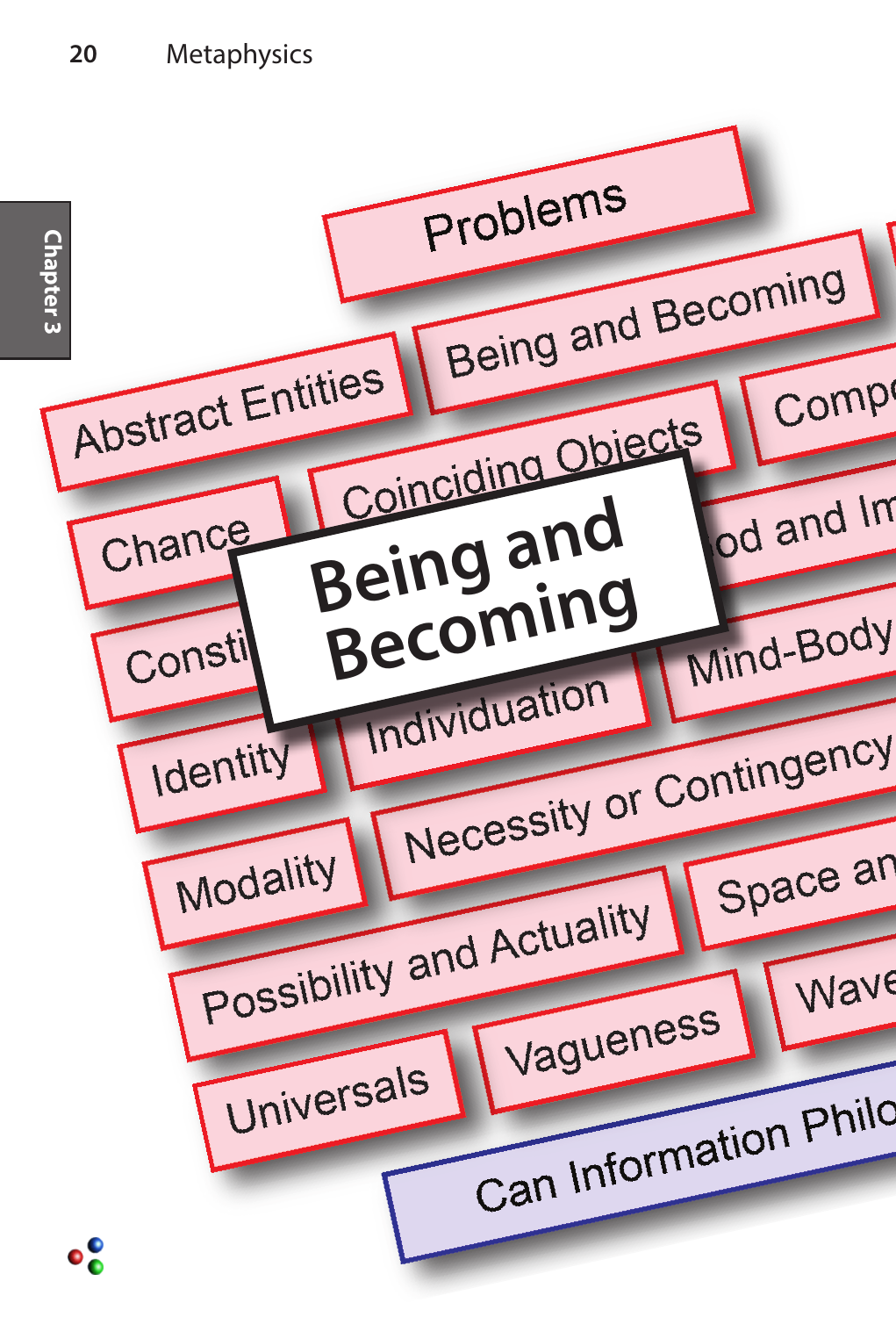Being and Becoming **21**

**Chapter 3**

## Being and Becoming

Cal

**Oitio** 

mor

Prob

d Tin

<sub>2</sub>-Par

,soph

Information philosophy greatly simplifies the classic dichotomy between Being and Becoming that has bothered metaphysicians from Heraclitus and Parmenides, PLATO and ARISTOTLE down to Martin Heidegger.

Puzzles

Heraclitus argued that the only constants are change and the laws (logos) governing change. Plato said of his ideas:

"Heraclitus, I believe, says that all things pass and nothing stays, and comparing existing things to the flow of a river, he says you could not step twice into the same river."<sup>1</sup>

By contrast, Parmenides argued that reality is a unity and that any change is merely an illusion.

Being is part of the essential nature of some abstract entities. They are ideas that exist in the immaterial realm of pure information and do not change.

Becoming is the essential nature of concrete material objects, which are always changing, at a minimum changing their positions relative to other objects.

Change in space and time is a characteristic of all concrete material objects.

Some abstract immaterial entities also change, like the time of day. Only those abstract entities that do not change in time are those with metaphysical "Being."

Information philosophy establishes that there is new information being created in the universe at all times, even as the second law of thermodynamics is destroying some information, sadly much more than is being created.

We can therefore limit the realm of "Being" to ideas and other abstract entities. Even the most elementary material particles are not resistant to a change in their "identity" when interacting with other particles. An isolated proton is thought to have an infinite lifetime in principle, but isolation is not possible in practice.

1 Plato, *Cratylus* 402a

This chapter on the web - metaphysicist.com/problems/being

 $\lambda$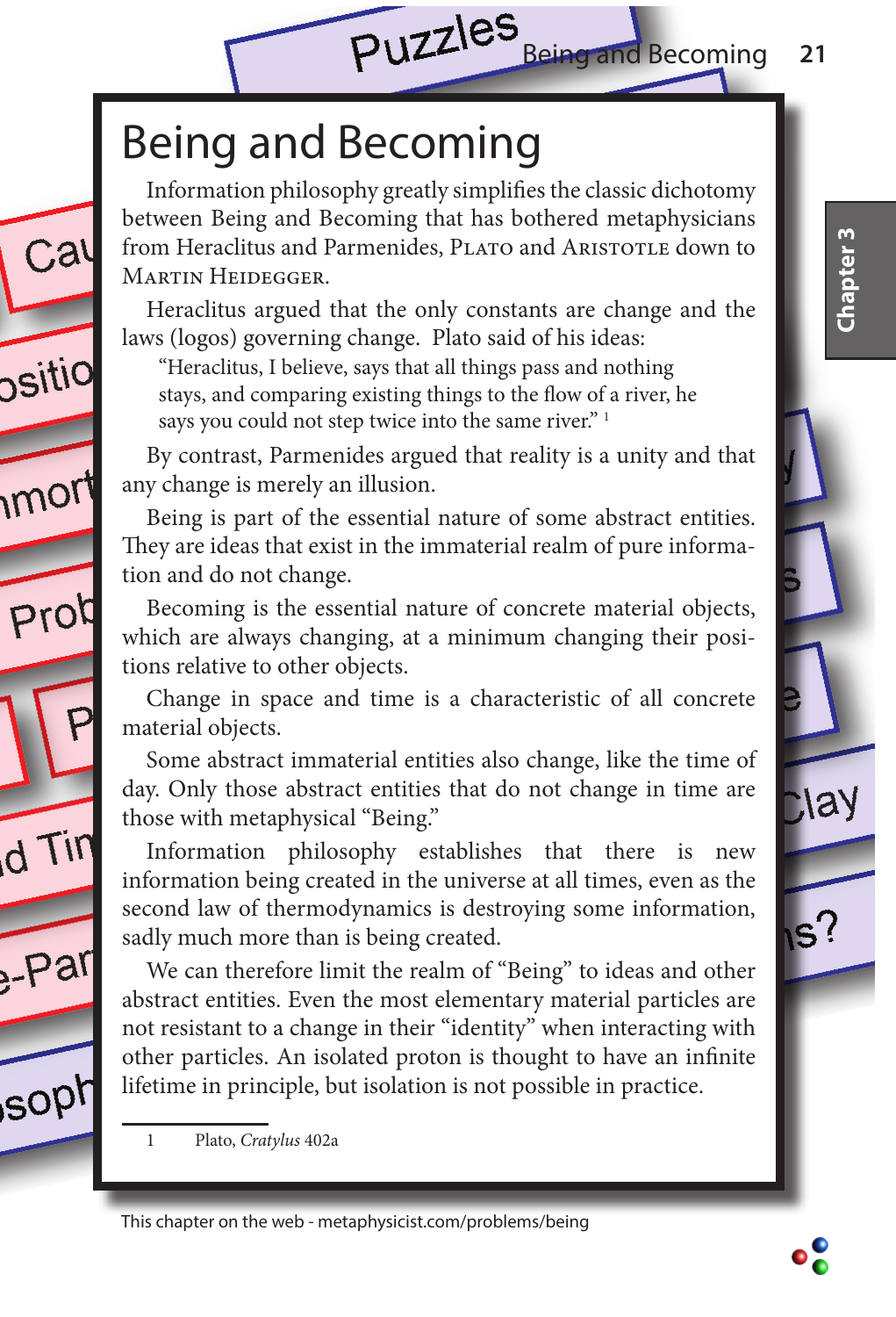Now metaphysicians, from Aristotle's original definitions to Heidegger's claim that we have forgotten the original pre-Socratic sense of "being," have talked about "being *qua* being." Even medieval scholars like Thomas Aquinas took "being" to be the fundamental ground of metaphysics.

Today's metaphysicians tend to describe fundamental questions about being as ontological and "being *qua* being" as a kind of "meta-ontology" or even "metametaphysics." Are these just verbal quibbles? Typical is the quibble between David Lewis and PETER VAN INWAGEN when counting existents in a room with two simples. Van Inwagen says that only the two things exist. Lewis sees three things, the simples and their composite.

Consider the statue made from that lump of clay in the metaphysical problem of colocation. It certainly looks to be unchanging as it sits on its pedestal. But with the earth's rapid rotation, its revolutionary travel around the sun, and our Milky Way flying around the Andromeda galaxy, the statue is dramatically moving in space and time, apart from the barely observable deterioration of its surface and the microscopic motions of its atomic constituents.

One could argue that if the statue could be positioned in the inertial frame of the cosmos, that average position of all the galaxies, surely it would sit still in space, but according to special relativity this too is wrong. In the infinitely many inertial frames in relative motion, the statue's space coordinates are changing, and its time coordinate changes inexorably in all frames.

## Being and Becoming in Modern Physics

The special theory of relativity has encouraged many physicists and philosophers to think that time does not flow (there is no becoming), that the time dimension from past to future is "already there" in some sense. The physicist Hermann Minkowski described this as a "block universe." The philosopher John McTaggart and other idealists such as J.J.C. Smart described this as an atemporal "B" theory of time. All these theories are like Parmenides' denying the obvious evidence of change.